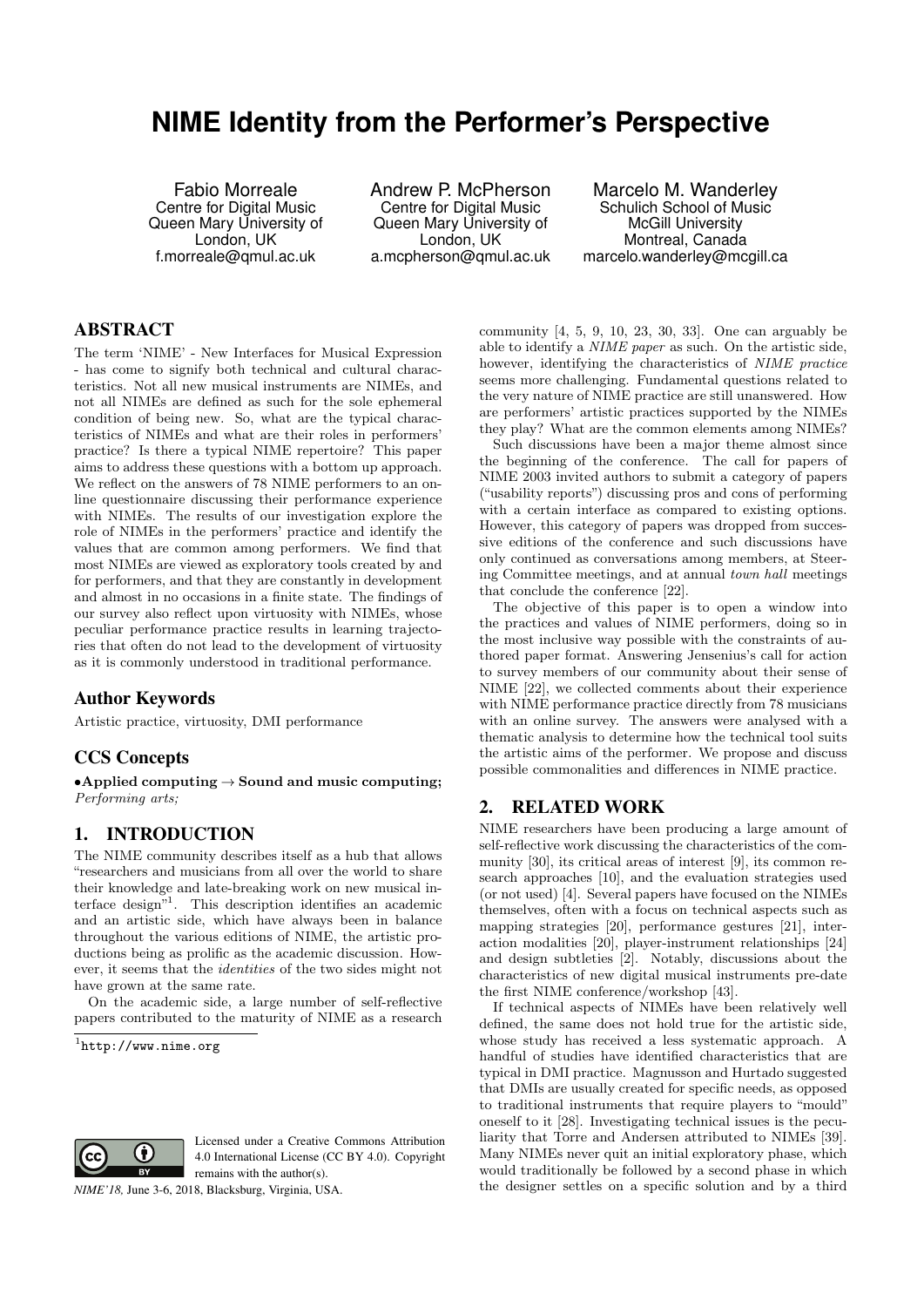phase that allows for customisation. Ending at the experimental phase is the main reason that the authors attribute to the short lifecycle of NIMEs, an aspect that has been previously recognised [24] and documented [33].

The limited lifecycle of the instrument has an influence on the performance practice, in particular for its learnability and potential for virtuosity. Learning to play a DMI significantly differs from that known from traditional instruments due to the non-standardisation of learning procedures and the common lack of visual or haptic feedback [18]. Also, DMIs do not always have straightforward, predictable responses, which necessitates a different type of engagement. Virtuosity in music performance, it has been argued, comes from the Romantic-era ideals of music performance and might not apply to more recent musical activities like sequencers, live-coding, and algorithmic music [29]. Also, the artistic aims of DMIs performers sometimes differ from those of classical performers: they can be achieved with a wide range of processes that often involve integrating physical objects, electronic circuits and computers [27].

A repository of values of NIME performers can be found in interviews and personal writings by individual well-known artists, a number of which were included in two recent anthologies [6, 23] and include retrospective comments about experiences with instrument design and performance. For instance, Marije Baalman elaborated upon her experience as DMI artist and designer. She commented that her experience with the design and perormance of Gewording blurred the boundaries between composition, design, and performance. The double role of designer-performer had implications on her artistic practice, in that the instrument evolved and changed for a long time before settling in. A similar comment was offered by Michel Waisvisz. He had to spend a considerable amount of time to make The Hands playable. Eventually, he stopped the building and development process and learn to play the instrument as it was [39, 41]. An similar story was narrated by Jeff Snyder about the evolution of the Birl, which had undergone several drastic design changes to the extent that the latest versions are completely unrelated to the original design [34].

This brief review reaffirms that the NIME community has been interested in exploring its own individuality since its formation. However, NIME artistic practice has not been systematically analysed outside of the writings of a few influential individuals. The next section presents our contribution towards offering a clearer sense of whether these views are broadly held. Believing that a conversation about NIME identity - intended as the set of commonalities among NIME instruments and NIME practice - should be initiated in an inclusive way, we report and compare reflections from NIME performers about their own experiences.

## 3. METHODOLOGY

We conducted an online survey to offer a comprehensive view that takes into account as many recent NIME performers as possible. This research method has been previously adopted by NIME researchers [28, 33, 37] as a way to directly collect insights from members of the community.

## 3.1 Performer selection

To be as methodical as possible in the selection process, we started off identifying the musicians that played at the NIME conference. We limited the selection to those that performed at the last five editions of the conference, from 2013 to 2017. We avoided digging further into the past as people's recollections about specific performances practices may start to become unreliable. In order to identify the individuals that performed at NIME we consulted the concert

programmes that are available online. We aimed to contact only those whose role in the concert was NIME player (as opposed to, for instance, visual artists and composers that were not also performers). However, in most cases, the programmes do not specify the performers' role in the concert. Thus, we contacted all performers and we dedicated the first question of the survey to filter the respondents (see Section 3.2). The questionnaire was sent to 171 performers (40F); 102 answered (24F, 59.6% response rate).

We also prepared a second questionnaire to be sent to well-known performers of NIMEs that, for a host of reasons, did not play at the editions of the conference under scrutiny but whose opinion take on the topic would be valuable. An initial list of performers was prepared by the authors of this paper, who can count on a solid network of connections among NIME (and pre-NIME) performers. We limited the potential biases derived by the boundaries of our own network by allowing each respondent to nominate other NIME performers they knew. After the pertinence of the suggestions was checked, we sent the survey to the nominees (all 19 nominees, 4F, were accepted). This second questionnaire reached 45 performers (6F); 26 answered (3F, 57.7% response rate). To disambiguate between the two groups of respondents we next refer to those that performed at the NIME conference as Group A, the invited and nominated performers as Group B.

## 3.2 Questionnaire

Both questionnaires included the same 24 open and closed questions querying different aspects of practices with the instrument they performed at the conference (Group A), or with a NIME instrument of their choice (Group B). The questionnaire for Group A started with a question about their role in the performance. Following the objectives of this survey, only those who described their role as NIME player or software instrument player were routed to the successive 24 questions. From this survey we collected 52 complete responses (the remaining 50 respondents had a different role; Table 1). From the invited performers we collected 26 responses, for a total of 78 responses<sup>2</sup>.

Table 1: Role in NIME performances with number of responses and relative percentage (Group A).

| NIME player                           | 46  | 45\%     |
|---------------------------------------|-----|----------|
| Composer                              | 24  | 23.5%    |
| Live coder / live sound processor     | 10  | $10.2\%$ |
| Traditional musical instrument player | 9   | 8.8%     |
| Software instrument player            |     | 5.8%     |
| Visual artist                         | 5   | 4.9%     |
| Dancer                                | 2   | $1.9\%$  |
| Total                                 | 102 |          |

## 3.3 Data analysis

The data discussed in the next section integrates the analysis of the answers to the open questions about respondents' performance practice with quantitative answers to some survey questions. A thematic analysis was performed on this data using a deductive approach. The most interesting comments related to our research aims were identified and associated with a code. Codes were iteratively analysed and clustered into themes considering findings and discussions from related work. Each theme, which are discussed in the next section, takes into account one possible commonality of artistic practice among NIME performers.

 $\overline{\text{{}^2}\text{{\rm The}}}$  questionnaires and the results are available at http://instrumentslab.org/data/NIME18Survey.xlsx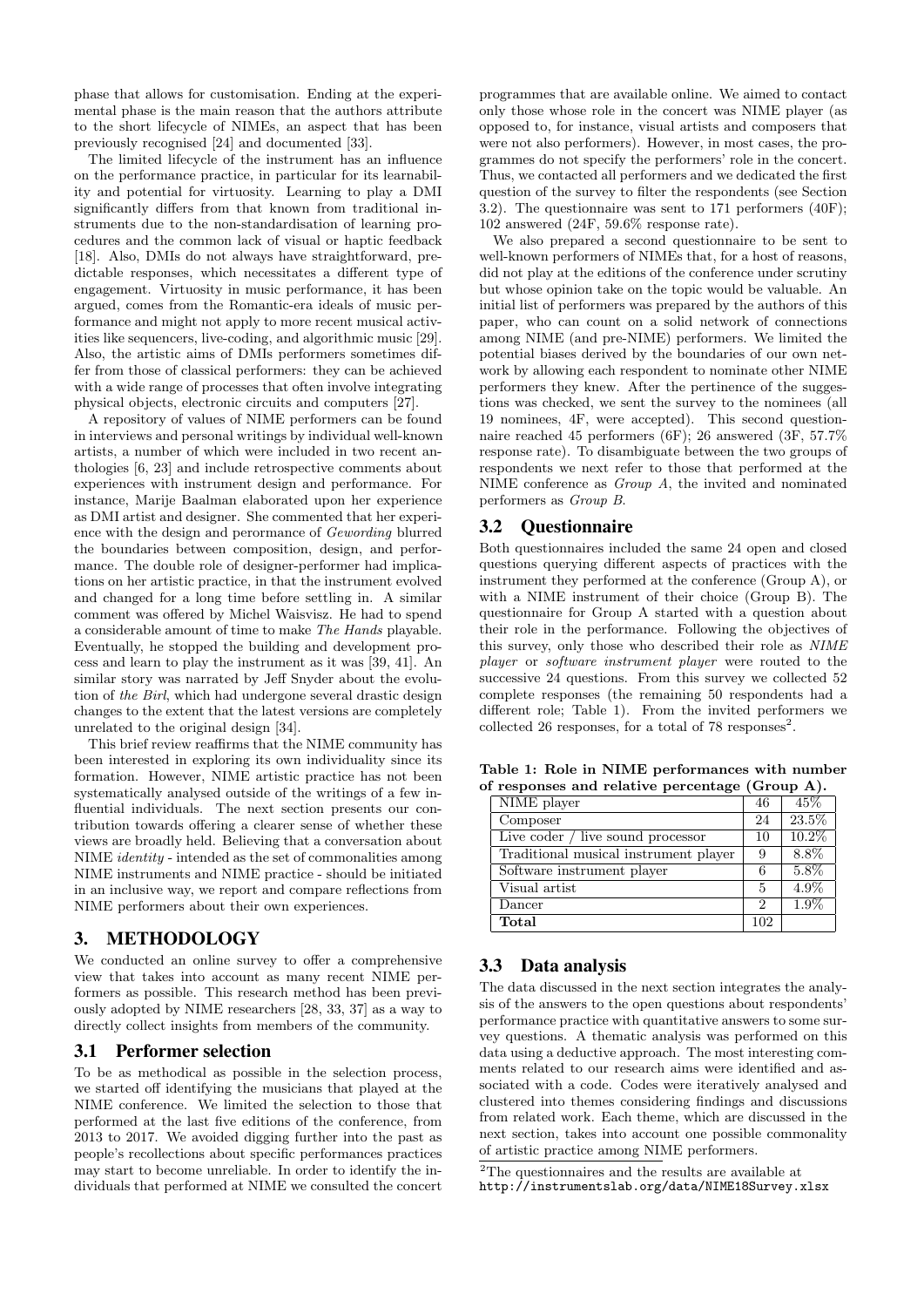# 4. COMMONALITIES IN NIME PRACTICE

By definition, the newness of the instrument should be the most obvious unifying element among NIME performances. Our analysis only partially supported this view. One survey question asked performers to indicate how long they have been playing the instrument under discussion. A total of 28 performers from Group A (37%) reported that they have been playing the instrument for more than 5 years, 13 of which indicated that have played it for more than 10 years. This result suggests that performances at the NIME conference often involve instruments that are not so new, at least by technological standards of the word. Similar results were collected from Group B: 20% of the performers have been playing the instrument for more than 5 years. NIMEs seem to continue to serve performer's artistic practices even when the instrument is no longer new. This result calls for reflecting on how the community defines "new".

# 4.1 Functions and reasons for existence

Related studies suggest that DMIs are usually created to satisfy specific needs [28]; answers to our survey suggested that some of these needs are common among NIME musicians, whereas others are unique.

## *4.1.1 An exploratory instrument*

One question of the survey asked performers their motivations to play that specific instrument. The answers of 9 performers similarly discussed that their NIME is an exploratory tool to extend their performance practice. For example, Paul Stapleton reported that his Ambiguous Devices, which was created and performed in collaboration with Tom Davis, allowed him to explore timbral material and different forms of collaborative improvisation. Another example is Luca Turchet, whose urge to design the Smart Mandolin [40] was motivated by his artistic needs to explore novel pathways for composition.

Rather than expanding one's own artistic practice, the answers of 10 performers to the same question suggested that their instruments are designed to connect their practice to other practices. Rikard Lindell's Critical Digitalism [26] suits his artistic aims as it allows him to "explore the connection between the acoustic, analogy and digital reflection". Similarly, when elaborating on his motivations to play the Feedback Cello [16], Chris Kiefer reported that "it is a mix of acoustic, electric and digital: it's fascinating and engaging to explore a mixture of these worlds". Four other instruments were intended to connect music with other areas that are not strictly musical, i.e. theatre (Marjie Baalman and Dianne Verdonk), dance (Alex Nowitz), and gaming (Spencer Salazar).

#### *4.1.2 Extending control, augmenting expression*

Eleven performers attributed the role of their NIME to augmenting the expressive potential of existing instruments. This is the case, for instance, of Bernt Isak Wærstad, whose COSMO Collective's goal is to "extend the possibilities of the electric guitar, while maintaining the level of musical expression", and of Ian Hattwick's and colleagues' Unsounding Objects [19], which was created to "use my current percussion practice of extended techniques" (Zachary Hale). Similarly, the Living Strings [13] is used in Palle Dahlstedt's practice to "take advantage of piano playing technique, while offering enhanced timbral qualities and control. As such it is very rewarding for a pianist to play". A similar example with a NIME that is no longer quite new, is proposed by Mark Goldstein, who chose to play Don Buchla's Marimba Lumina because it enables extended gestural control based upon standard mallet technique.

The comments of 8 respondents resonated with Alperson's take on new musical instruments as tools to blur the boundaries between the body and the instrument [1]. When talking about the aim of his Strophonion in his practice, Nowitz explained: "It is a gesture-controlled live electronic instrument that allows me, without any constraints to the body movements, to extend my vocal performance". A similar comment is offered by Myriam Bleau, who considers the Soft Revolvers a tool that enables physicality in electronic music performance, and by Atau Tanaka who described *BioMuse* [36] as an instrument that offers an intimate level of corporeal interaction that "helps to create in the performer a unique awareness of his own body".

## *4.1.3 Redistribution of agencies*

Musical agencies are defined as "the capacities of human beings or technologies to generate music<sup> $\hat{y}$ </sup> [8]. Recent theories [7, 8] proposed considering musical creativity as a distributed network of musical agencies. This concept was originally proposed in the context of algorithmic music: distributing agencies to non-human performers can spark new forms of creativity [8, 32]. Comments from our survey suggest that the artistic practice of 7 performers can be analysed under the lens of musical agencies redistribution.

Stapleton built Ambiguous Devices to research distributed agency in improvisation ecosystems. Sharing control with the instrument was also mentioned by Kiefer ("I am interested in exploring shared control with the instrument - the player is a shaper of continuous loop rather than directly controlling the instrument") and Dahlstedt ("Due to its unpredictability, the system works almost as a co-musician, triggering unique interaction patterns").

The augmented version of an instrument can modify the musical agencies of the performers and, as a consequence, the roles in an ensemble of the non-augmented counterpart. This idea is explained by Hans Leeuw when describing his experience with the Electrumpet [25]: "its best aspect is to have the trumpet to have different role in music than purely being the melodic player; now I can more easily take on roles that are typical of other instruments like piano, bass or drums".

Musical agencies can also be distributed to the audience (see [38] for a overview). In our survey we collected one comment discussing this point: "Notesaaz shares a part of the musician's thought process with the audience. As a musician it may put me in a somewhat vulnerable position, but can as well engage the audience in an active perception" (Erfan Abdi Dezfouli discussing his Notesaaz [15]).

## *4.1.4 "Uncommon" reasons for existence*

Several performers identified reasons for existence of their instrument that were not shared with anyone else's. This result is particularly important for our investigation: NIME also includes diverse performance practices that do not share much with other NIME performers. For instance, Stephan Moore and Scott Smallwood designed Losperus to reflect on their fascinations with Marcel Duchamp's ready mades and the sonic potentials of everyday objects. Other unique functions of NIMEs are that of Ryan Jordan, whose Possession Trance is an "attempt to create an altered state of consciousness - to create multi-sensory hallucinations" and Tijs Ham's States, which "investigates balance and tipping points in chaotic systems".

## 4.2 Designer = composer = performer

A total of 78% (N=61) of the performers designed the NIME that they play. The percentage of performers that answered that they have been involved in the process of instrument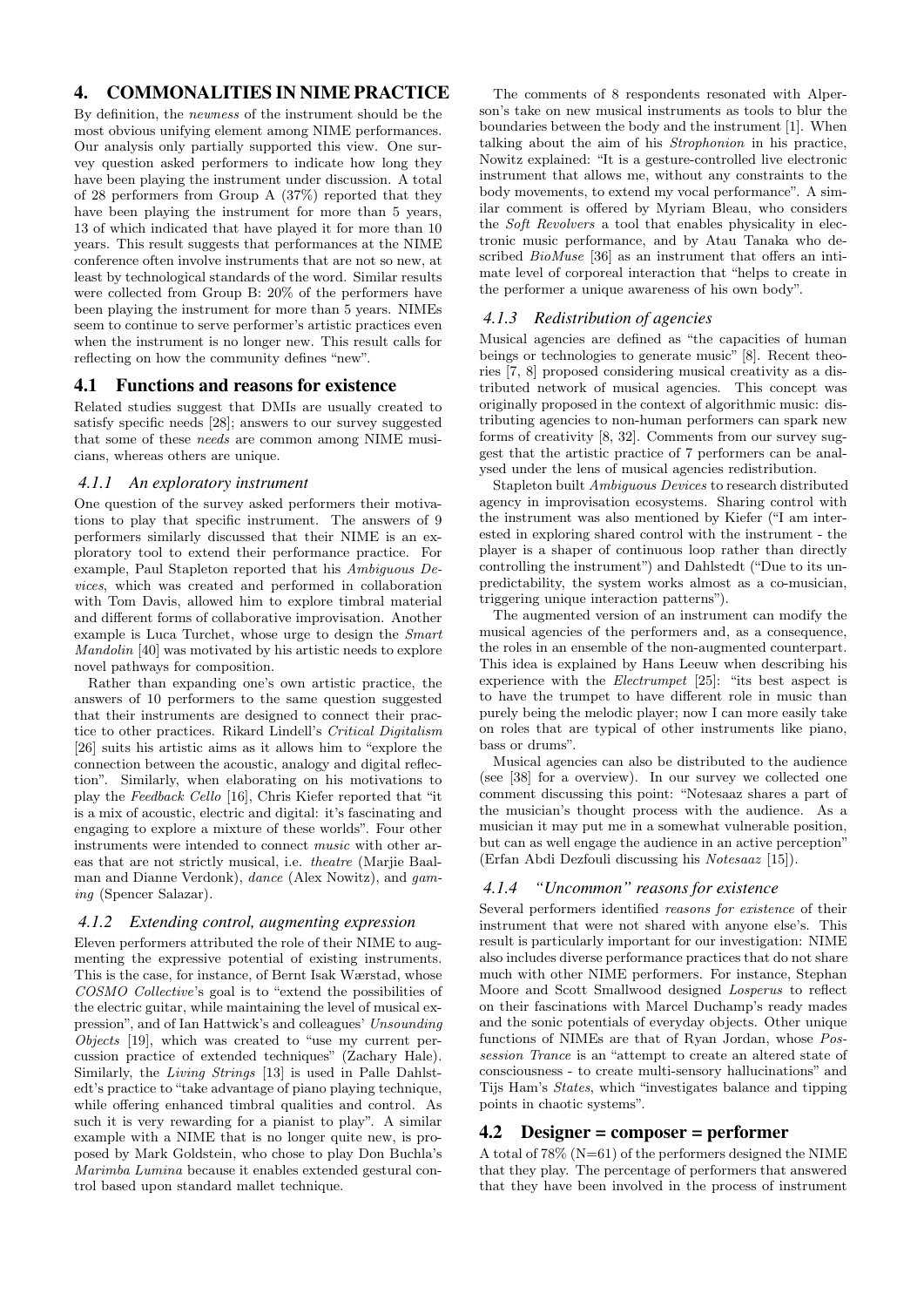making is even more striking: 97% answered that they have been; only 2 performers (out of 78) have not. On a related note, the answers of 8 performers to open questions of the survey indicated that composition can also be strictly connected to performing and designing an instrument.

The analysis of the survey distinguished between two different ways to consider the equivalence  $designer = per$  $former = composer$ .

In one case, performers/composers had to develop their own instrument because no existing instruments met the needs of their artistic practice. This is the case of Mercedes Blasco, who designed her instruments following a "frustration derived from commercially available hardware"and Nicole Carroll, whose instrument "addresses a need that no other mass-produced instrument/controller does". Similarly, Jordan Rudess co-designed GeoShred because he needed "to seamlessly shift in and out of fretless or chromatic play".

In the other case, the roles are inherently fused together such that it wouldn't be possible for them to be separated. Bleau's Soft Revolvers, for instance, is "conceptually linked to the whole performance and the music that is played, the instrument is part of the work of art". When describing his Auditorium, Rui Penha said: "It was an instrument composition. I will not use it for any other composition nor could I do the composition with a different instrument". Similarly, Miguel Ortiz explained that his instrument was designed specifically for the piece I'll Be On The Water.

These comments reflect the ongoing debate within the NIME community of whether the instrument follows the artistic goals, or vice versa. In 2001 Cook suggested designing musical pieces and then considering the controller that might make them possible [12]. A counterargument was offered by Wanderley in his expert commentary on Cook's updated paper on the NIME Reader [42]: there exist instruments like the T-Stick and Gyrotyre that were produced without a musical piece in mind but subsequently were extensively used musically [17].

The answers to our survey suggest that the overlap between the roles results in a tension, expressed by Abdi Dezfouli as an unceasing "dilemma between changing the design of the instrument or learning its current features". In Leeuw's words, bringing balance in practising and designing is the most challenging aspect of learning to play his Electrumpet. Blasco further reflected on this topic, stating: "I could keep on working with it forever, since I am also the designer so it is a constant process of re-tweaking and advancing". Covering the two roles is the most challenging aspect: "It is hard to just be the performer".

#### 4.3 Background and repertoire

It is not uncommon for performers of traditional musical instruments to play a variety of instruments that are organologically similar. For instance, violin players can often play violas, and vice-versa. We searched for the existence of common trajectories in the background and musical expertise of NIME performers.

One question asked whether performers play or have played more than one NIME; 63% (N=49) have. We then asked about their background with traditional musical instruments. The great majority (91%, N=71) do play traditional instruments, with guitar  $(45\%, N=35)$  and piano  $(42\%, N=33)$ being the most popular; one out of four players play typical orchestral instruments (24%, N=19). Seven respondents mentioned instruments that can arguably be considered NIMEs (e.g. laptop, synthesizer, electronics, Contin $uum$ ) as traditional instruments that they play. The Roli Seaboard was mentioned by 3 performers when asked to list the NIMEs they play but it also appeared in the list of the

traditional instruments that one respondent plays, indicating lack of agreement among performers when labelling a musical instrument as a 'NIME'.

The repertoire played with the instruments provides another indicator of practices that are common among NIME performers. Performers were asked to indicate the genres they typically perform with their NIME (multiple choices available). The answers to this question are shown in Figure 1. Experimental pieces were selected by 4 out of 5 performers and electronic and noise were also selected by a large number of respondents. Notably, 8 perfomers (10%) answered other, specifying genres that are not typically associated with NIME like hip-hop, and Indian music.



Figure 1: Distribution of the genres played with NIMEs (multiple answers allowed).

## 4.4 Learnability and virtuosity

A section of the questionnaire enquired about the development of virtuosity with NIMEs. We asked to indicate on a 5-point likert scale their level of virtuosity with their instrument. The result, shown in Figure 2, indicates that most performers are confident considering themselves virtuosi with the instrument. Surprisingly, 22 performers (28%) self-reported their level of virtuosity with an instrument that play or have played in public as 3 or 4 (1: virtuoso; 5: beginner). Answers to another question partially contradict this result: when asked to indicate the number of musicians that can be considered virtuoso with the instrument, 76%  $(N=60)$  answered that no virtuosi exist (so far).



Figure 2: Answers to the question: How would you consider your level of proficiency with the instrument? 1: Virtuso - 5: Beginner

#### *4.4.1 Virtuosity is not always an aim*

One question asked whether respondents considered it possible to develop virtuosity with the instrument, and, if so, how long it might take. Most of the performers that answered this question believed it is possible, taking from a few months to a few years. By contrast, 8 performers believed that virtuosity does not apply to their practice: "It is not clear to me what virtuosity would look like with this instrument" (Tom Mudd). Four respondents simply do not value the development of virtuoso performance in their practice: "It is not the goal of practice with this instrument. To think about virtuosity would be to miss the point of what the instrument has to offer" (Moore).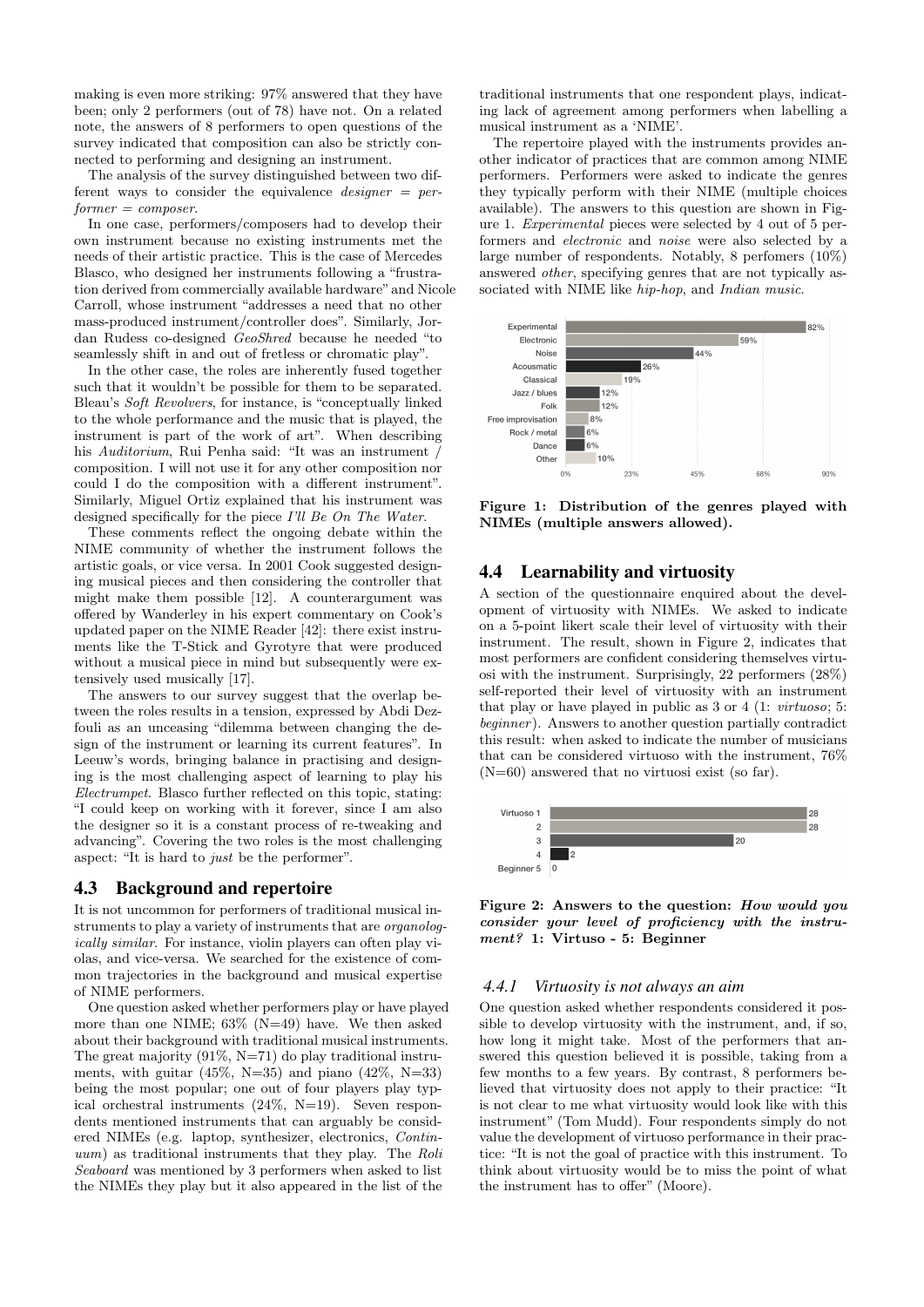For other performers the longevity of their instrument is purposely limited and tied to certain musical styles, thus limiting the possibility to develop virtuosity, which can arise only from extensive training: "That particular instrument was designed specifically for the piece performed. It does not have much space to develop a virtuoso performance practice. The software can be changed to provide a larger performance palette using the same physical interface, but I would consider it a different instrument." (Ortiz).

As opposed to traditional musical instruments, which have often been subject to centuries-long process of redesign and refinement, the infancy of NIMEs results in a limited possibility to develop virtuosity. This is the case of Mark Ijzerman, who believes that it is probably not possible to develop virtuosity with his Augcordion, which was "a technical prototype mainly meant to see what certain sensors could do. As such, it was not developed thoroughly and the controls and sensors are too weird to be able to develop virtuosity".

The tension in the combined performer-designer role has implications for NIME virtuosity. When the performer is also the designer, virtuosity is not only a matter of extended practice but also of instrument redesign: "I am busy with developing advanced performance practice" (Leeuw).

#### *4.4.2 Unpredictability*

In traditional music performance, a necessary condition for being a virtuoso is the capability to have predictable control over the instrument. A virtuoso can quickly recall internalised mechanisms acquired through extensive training that allows her to anticipate the actions and detect errors before the sensorial feedback arrives [44]. A predictable response from the instrument does not seem to be a condition that NIME musicians necessarily look for in their practice. Unpredictabilities are sometimes purposely programmed in NIMEs because they keep the instrument interesting [11] and help improvisations, which "tend to become predictable if nothing surprising happened" [35].

Thirteen respondents of our survey supported this view: "One can develop advanced performance skills with the instrument, but not in the virtuoso sense of highly specified and predictable control" (Stapleton). Alberto De Campo explained that the impossibility to precisely predict the behaviour of his Trio Brachiale is necessary in his artistic practice: "I enjoy being surprised by the difference between my imagined expectation and what really happens".

Exploiting unpredictability for creative inspiration is not limited to NIME. Jonathan de Souza [14, p. 88] describes how jazz guitarist Kurt Rosenwinkel retunes his guitars in unfamiliar patterns, a practice he describes as "voluntary self-sabotage".

#### *4.4.3 Unique learning trajectories*

The peculiar overlapping roles of a NIME performer impacts the learning experience, as discussed by 6 performers. Donna Hewitt expressed her scepticism for developing proficiency with her *Doppelganger*: "it is possible to become proficient, but the performance and composition are entwined". Other performers have similar opinions: "the performance requires some skill but is more dependent on appropriate composition and sound design" (Salazar); "Proficiency depends on the type of synthesis and mapping, which can be freely modified on my instrument" (Ivan Franco).

Insook Choi backed this view: "Learning is mainly about executing the compositional plans". But she specifies: "composition provides a learning architecture with respect to a performance system". Tobias Grosshauser also explained that the challenging part was learning how technology reacted. These comments suggest that musical agencies redistribution not only impacts artistic practice but also the learning process, particularly in case of unpredictable systems: "As a feedback instrument it is extremely non-linear and sensitive to external conditions, so sometimes it's difficult to exactly repeat something" (Kiefer).

The lack of playing community is be another barrier in the learning process, as elaborated by 9 performers: "Nobody is virtuoso with this because the instrument is new and unique" (Kiefer). Martin Marier has a similar take on the issue: "The training of virtuosos could only come after the creation of a repertoire and of a culture around the instrument".

## 5. FINAL REMARKS

We talked to NIME performers to identify their values and the way their instruments embody those values. Some of them had been previously identified by other authors when reporting their experiences with NIME development and performance [3, 13, 34, 41]. This article proposes that these values, rather than being peculiar of individual musicians' practices, are often common among several other artists, contributing determining some of the greatest identifying factors of NIME performances. However, the extent to which these values are idiosyncratic traits of NIME performances, as opposed to more general DMIs, is left for future work (a comparisons between instruments presented at NIME versus instruments presented at other HCI conferences and on crowdfunding platforms is discussed at [31]).

We provided evidence to the relative diversity among performers, confirming the feeling that a NIME performer is also somebody that strives to elude definitions and categorisations. A wide range of repertoires exists within NIME, and NIMEs have a variety of roles in the performers' practice and a variety of learning trajectories. Commonalities among NIME practices can be highlighted, but they remain highly personal. Trying to associate them with categories risks missing the point of their essence.

It can be identified a difference between the scientific and artistic side: technology researchers might seek to find common directions, while artists might seek individuality. The body of NIME performance practice reflects this productive tension, where instruments are designed with shared tools and methodologies and they cross-evolve by practitioners sharing ideas via papers and technical reports, while artistic practice seeks an individual identity as well as collectively belonging to the NIME community.

This paper did not aim to offer indisputable arguments about the identity of NIME performance practice. Rather, it initiated a conversation, which we encourage to be continued in a participatory way. We believe that bringing back structured conversations in the form of paper presentations, panels, and workshops could help define NIME artistic practice. Members of the community could join this conversation by continuing making art with NIMEs and reporting the stories of their creations and their performance experiences. Reviving the call for papers of NIME 2003, these reports could include comparisons about the different possibilities that the instrument enables in one's artists practice compared to existing solutions.

## 6. ACKNOWLEDGEMENTS

We are grateful to all the performers that participated to this study and to the reviewers for their excellent job at suggesting ways to improve our work. This research was supported by EPSRC under grant EP/N005112/1.

# 7. REFERENCES